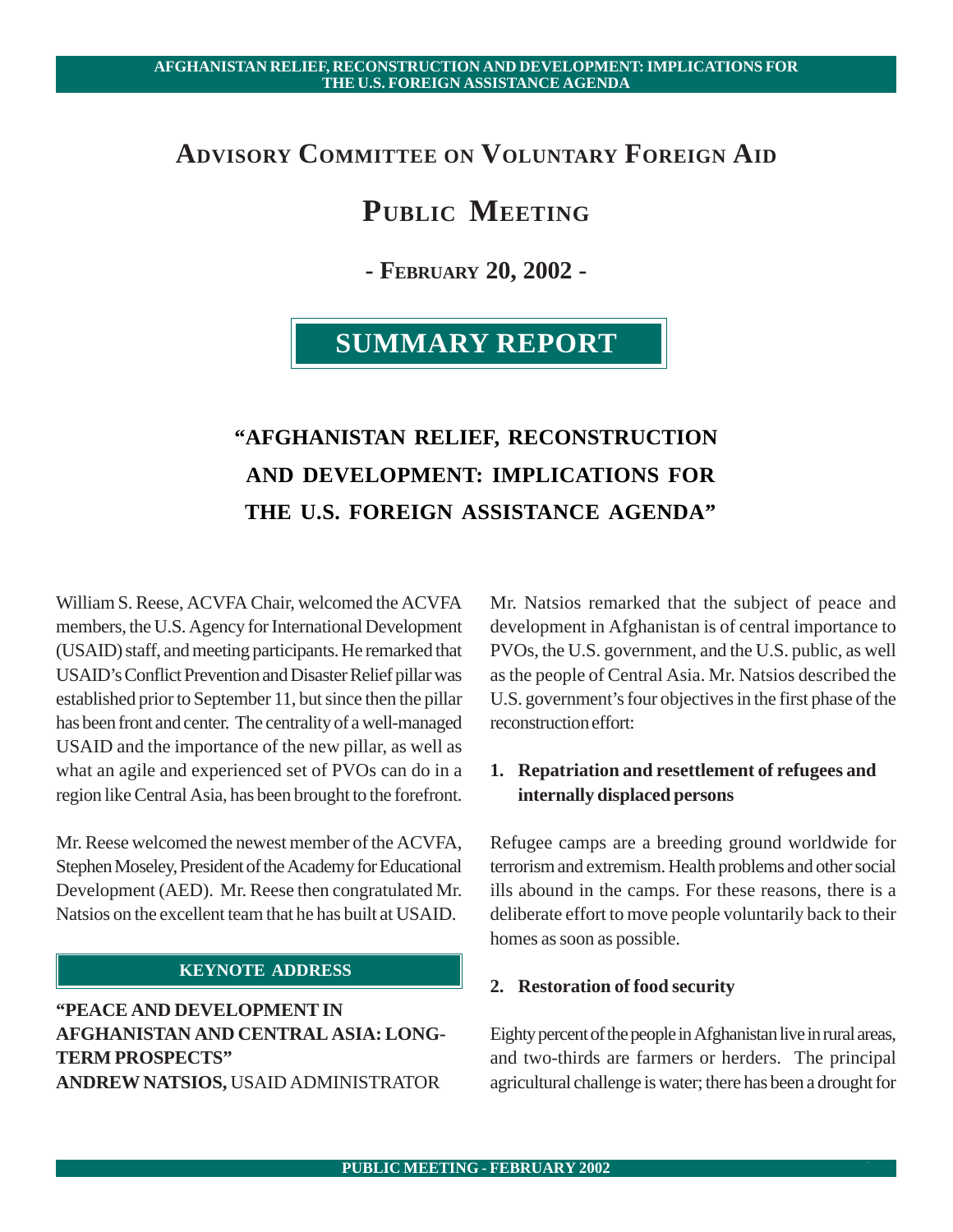four years. Water is needed to rescue the vineyards and orchards, which used to produce crops for export, as well as to keep animals alive. Lack of water also presents problems with housing, sanitation, and health. USAID's focus on agricultural reconstruction will include the water system and food security, as well as efforts to avert poppy production. Food security includes food production, livelihoods, and health. Livelihood means increasing family incomes, which will involve public works projects, including rural roads. The health and nutrition indicators for

Afghanistan - infant and child mortality, maternal mortality, per-capita caloric intake - are among the worst in the world. Thus, there will be a health component to the reconstruction projects - an ill population cannot fully benefit from improvements in food production and income.

# **3. Creation of political and economic conditions for stability**

This includes rehabilitation of markets and roads, as well as the creation of jobs. The U.S. intervention also includes schools.

Public education will get teachers back into the classrooms and kids off the streets. In cooperation with the University of Nebraska, USAID is printing 9.7 million books for Afghanistan. Since two-thirds of Afghan teachers are women, it is crucial to get the schools up and running as soon as possible in order to empower women. USAID will also make some grants to develop Afghan NGOs with the goal of supporting the development of civil society.

# **4. Rehabilitation of the governance system of Afghanistan**

One of the objectives of the U.S. government effort is to support the interim government of Afghanistan. Development assistance has to be visible as U.S. government

assistance and must be seen as directly supporting the interim government. Few people know that the United States gave a billion dollars in humanitarian assistance to Afghanistan over the last ten years.

# **DISCUSSION**

## **Issues discussed include the following:**

- ! How will USAID assist in the coordination of NGOs in Afghanistan? Coordination is primarily a United Nations function and the United States will support that effort.
	- ! What is USAID's plan for the disabled with regard to health and education? This year USAID will use \$1 million from the Leahy War Victims Fund to assist the disabled.
	- What is the impact of Afghanistan efforts on other USAID programs? USAID put together the \$296 million pledge for Afghanistan by using funds from existing accounts and new money, as well as money received through the

Department of Defense supplemental appropriation. It would not be accurate to say that this effort is taking resources away from other programs because USAID was already spending a lot of money in the region prior to September 11.

# **"USAID's RESPONSE TO CURRENT AND FUTURE NEEDS" BERND McCONNELL,** DIRECTOR, CENTRAL ASIA TASK FORCE, USAID

Mr. McConnell showed the meeting participants a map of Afghanistan produced last summer by the World Food Programme (WFP). U.S. food assistance — 253,000 metric tons of food — was focused on the red sections of

*One of the objectives of the U.S. government effort is to support the interim government of Afghanistan.*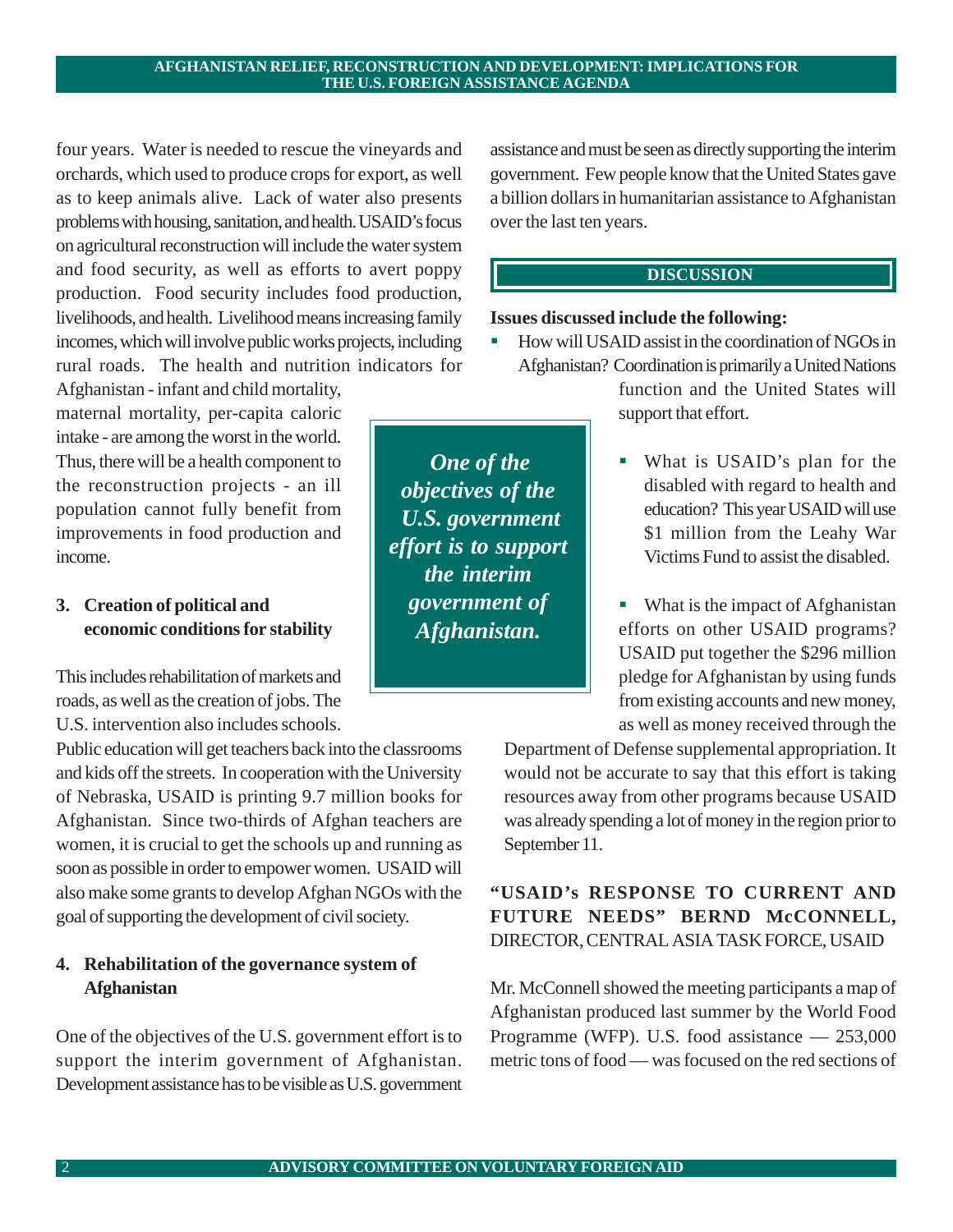the map where the need for food has been the greatest. More than half of the food provided to Afghanistan is U.S. food — \$146 million worth. A second, more recent, slide showed far fewer red areas. Mr. McConnell stated that WFP and implementing partners have done a magnificent job in dealing with the food emergency , especially moving food under very difficult circumstances.

USAID is moving along the continuum from emergency relief to reconstruction in Afghanistan, but there is still a long way to go. As of October 4, money in hand equaled \$320 million.

There is not room in this current budget for significant reconstruction.

Mr. McConnell commented that USAID just completed its first in-depth official survey covering the southern half of the country. The USAID presence in Afghanistan comprises an Acting Mission Director in Kabul and several short-term staff, who until recently were restricted to Kabul. New information is now coming in and USAID is adjusting its programs in response to this information.

*USAID is moving along the continuum from emergency relief to reconstruction.*

ministries including the Ministry of Women's Affairs. USAID's view is that this ministry is very important and that gender should be integrated into all reconstruction projects.

- Does USAID have a long-term plan for Afghanistan? At present, USAID does not have the data to develop a realistic long-term plan. It is hoped that, as the situation evolves, the private sector will be involved in formulating such a plan.
	- To what extent will USAID coordinate educational efforts in Afghanistan and Pakistan? The program in Pakistan, approximately \$40 million, will be almost exclusively in the education realm.
	- ! To what extent is USAID working with private companies to mobilize the reconstruction of Afghanistan? Historically, USAID allied with transportation companies to move food. The Afghan-American Society in the United States is one organization that is trying to establish relationships with local firms.

# **DISCUSSION**

## **Issues discussed include the following:**

- ! Will USAID stand behind program implementers when challenged by warlords? Yes, USAID will support program implementers and the interim government.
- **.** What type of programmatic support will USAID provide to the Ministry of Women's Affairs? At present USAID is assisting in the renovation of the building that houses the Ministry. USAID is aware that the disbursement from the UN is not coming fast enough and is moving forward with some direct support to the government

# **PANEL**

**"LINKING RELIEF AND DEVELOPMENT: LESSONS FOR AFGHANISTAN AND FUTURE CRISES"**

**SUSAN WOODWARD,** PROFESSOR OF POLITICAL SCIENCE, THE GRADUATE CENTER, CITY UNIVERSITY OF NEW YORK

In the first half of the 1990s the international community gained operational experience in various peace building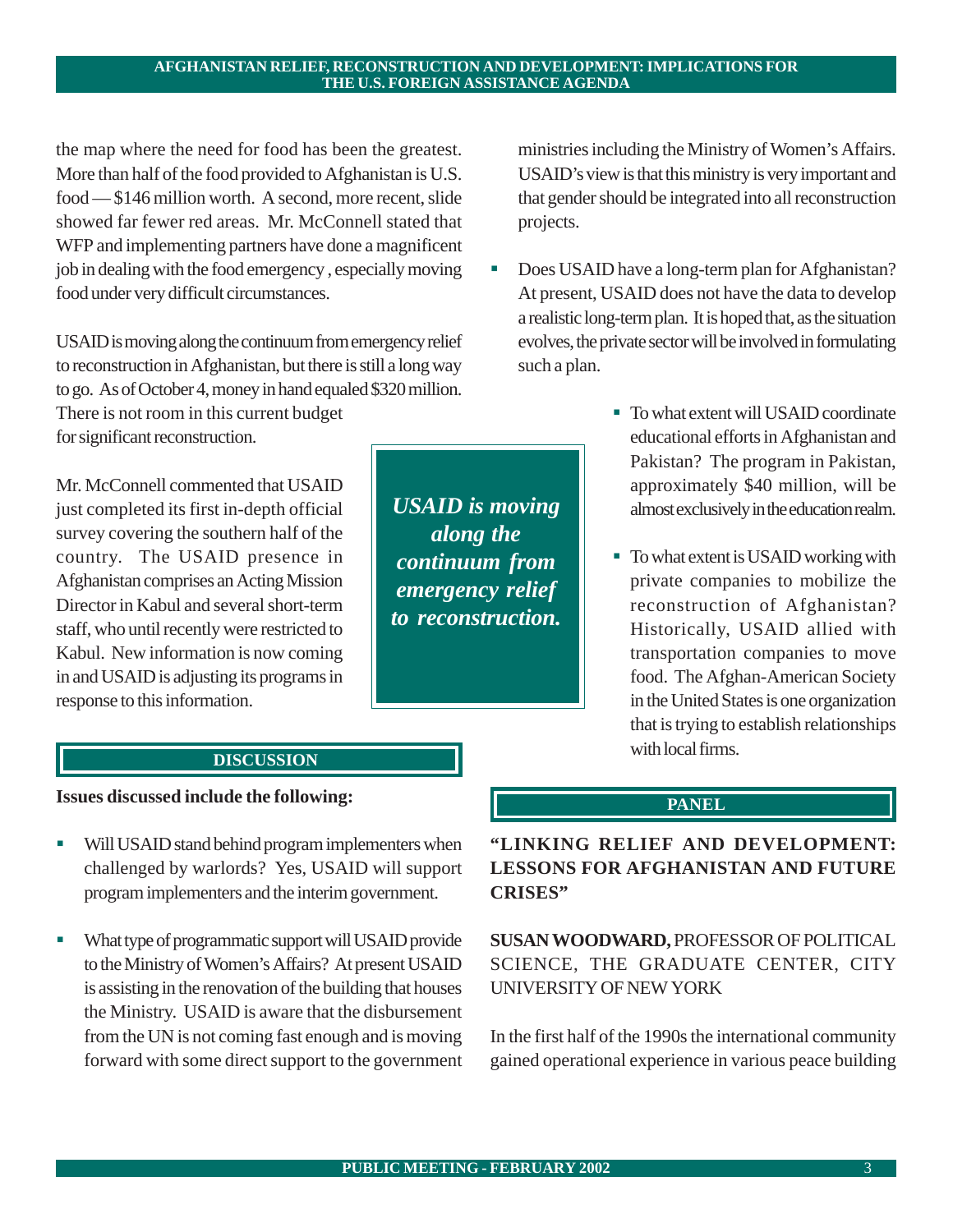**4. Comprehensive, community based assessments.** Getting reliable information inside Afghanistan is still very difficult. It is critical to be able to predict whether or not there will be a large return of refugees in the spring.

4 **ADVISORY COMMITTEE ON VOLUNTARY FOREIGN AID**

#### strategy among all donors and actors.

# **Three priorities for reconstruction in Afghanistan:**

There is now a body of genuine knowledge about what works and why, but the relationship between knowledge and practice is difficult. The most important lessons include the need to set priorities and the need to set a common political

**1. Governance.** Politics must come first. The most important lesson is not to let the process of relief and

development get ahead of the political process. If development rushes ahead of the political structure, one ends up supporting wartime structures and corruption. It is only when the local government authorities lead the setting of priorities and have the necessary administrative capacity that program implementation can be successful.

- **2. Security.** The new government must provide security – for roads, for women and for families.
- **3. Regional Framework.** The peace building process must be built into a regional framework. There is no way to revive the agricultural system or the transportation system without a regional framework.

Flexibility is also important, especially in response to assessments on the ground.

**GENE DEWEY,** ASSISTANT SECRETARY, BUREAU FOR POPULATION, REFUGEES, and MIGRATION, U.S. DEPARTMENT OF STATE

# **There are five topics that seem to arise at most humanitarian meetings:**

1. The root causes of conflict or the breakdown of peace.

- 2. Early warning and prevention systems.
- 3. Effective police and judicial systems.
- 4. Internally displaced persons (IDPs).
- 5. The relief to development continuum.

Mr. Dewey never uses the term "lesson learned" – only "lesson identified." He noted five principles that need to be kept in mind:

**1. Someone needs to be in charge.**

The Interim Authority needs a small, but robust shadow UN structure to provide

a framework for the implementing agencies in Afghanistan.

- **2. Comprehensive campaign plan.** It is absolutely necessary to have such a plan for Afghanistan and someone will have to step forward to help write it. There is also a need for assignment of accountability by sectors to the mandated players.
- **3. Information management.** This will require decisions at the top to determine what information is needed when, and in what format.

# **AFGHANISTAN RELIEF, RECONSTRUCTION AND DEVELOPMENT: IMPLICATIONS FOR THE U.S. FOREIGN ASSISTANCE AGENDA**

*An important lesson is not to let the process of relief and development get ahead of the political process.*

missions. By the end of the decade two main criticisms were identified:

- 1. The gap between relief and development, and
- 2. The conflict between the developmental approach of the international financial institutions and the goals of peace building missions.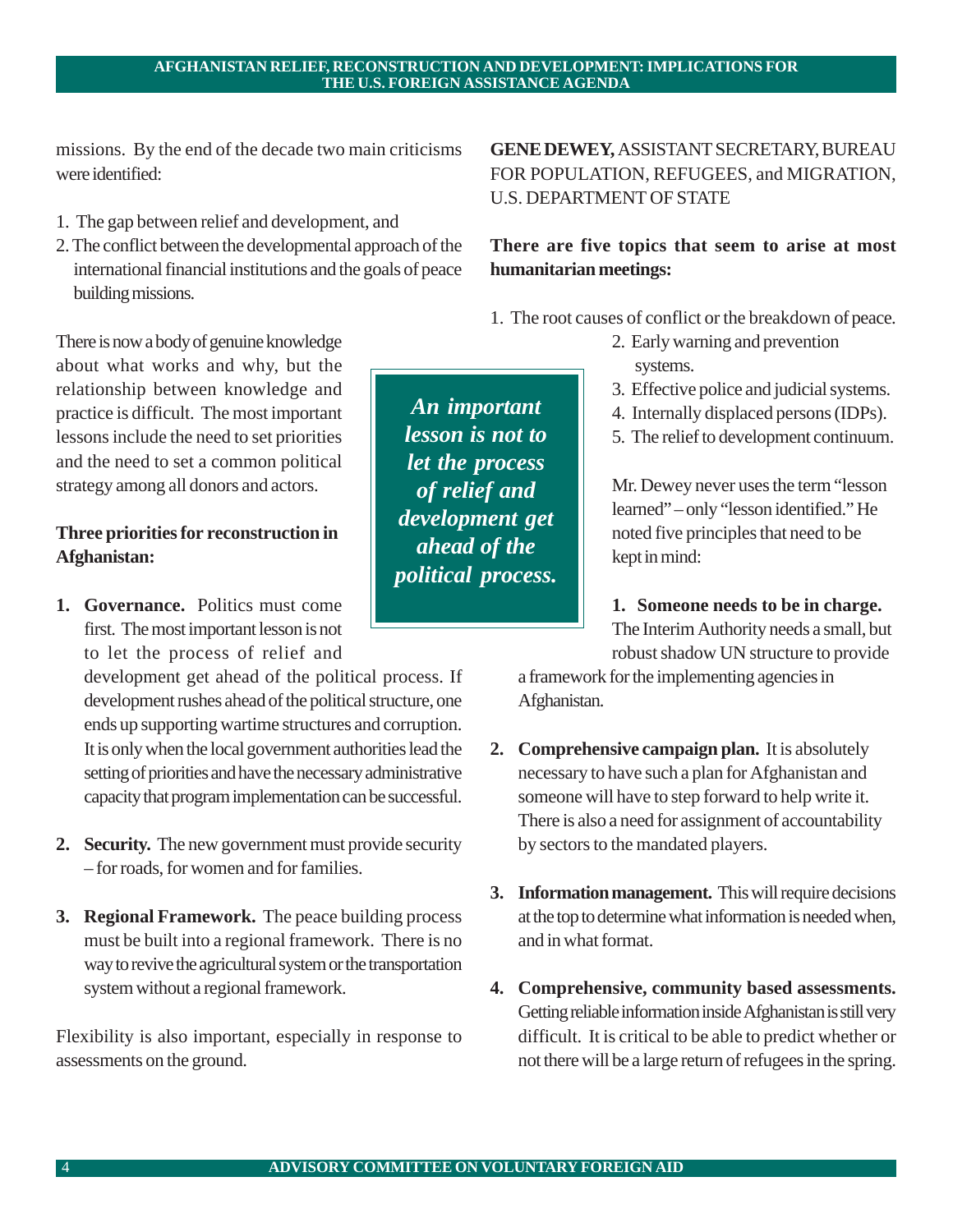**5. Protection and security.** Normally, the development of a police force and judicial system takes years, but this must be done quickly. Security is a critical component in the link between relief and development.

# **SIMA WALI,** EXECUTIVE DIRECTOR, REFUGEE WOMEN IN DEVELOPMENT

Afghanistan ranks among the most destitute, war-ravaged countries in the world. The answer to bringing peace and stability lies with the Afghan people themselves. There is a need to forge a strategic partnership with democraticminded Afghan citizens and the Interim Authority to restore the physical, social, and cultural infrastructure of the country.

# **Recommendations about reconstruction in Afghanistan:**

- **I.** Interventions must be based on the reality of Afghanistan as a multi-ethnic, Islamic society.
- ! The Interim Authority is desperately in need of cash; it is critical that these funds be released immediately.
- ! The development plan must be long-term in focus, three years at a minimum.
- ! The needs of refugees, the majority of whom are women, children, and handicapped, must be considered.
- **Security is critical.**
- An integrated approach is needed; all sectors are interrelated and all issues are women's issues.
- Reconstruction efforts must work through the Ministry of Women's Affairs.
- ! Members of civil society, particularly women, must be involved in the loya jirga (national assembly).
- ! There is a need to develop statistics and key indicators related to policies and strategies.
- ! Afghans must lead the reconstruction efforts.
- ! Community based, indigenous Afghan organizations

have a strong record of providing critically needed services in their communities. It is crucial that this cadre of democratically minded Afghans be included in development schemes. Rebuilding and supporting civil institutions is the best insurance against terrorism.

# **NANCY LINDBORG,** EXECUTIVE VICE PRESIDENT, MERCY CORPS INTERNATIONAL

*There is a need to forge a strategic partnership with democraticminded Afghan citizens and the Interim Authority.*

Since the mid-1980s humanitarian and development workers have been seriously grappling with the issue of moving from relief to development. Some approaches are beginning to emerge that are being applied in Afghanistan:

- ! Increasing the capacity of agencies to understand and program effectively in the face of conflict.
- ! Recognizing that nothing can move forward without security.
- ! Supporting local capacity and civil society, but not rushing in and solidifying what are essentially wartime structures.
- Using direct distribution programs judiciously, assisting only the most vulnerable people in the most acute phases of emergencies.
- ! Making longer term, flexible funding available now.
- ! Recognizing the singularity of each situation, rather than relying on models and formulas.
- ! Utilizing regional solutions from the early stages of the recovery program.

# **DISCUSSION**

# **Issues discussed include the following:**

Will women-led NGOs be able to get funding and participate fully in the rebuilding of their country? Yes, the United States is giving special emphasis to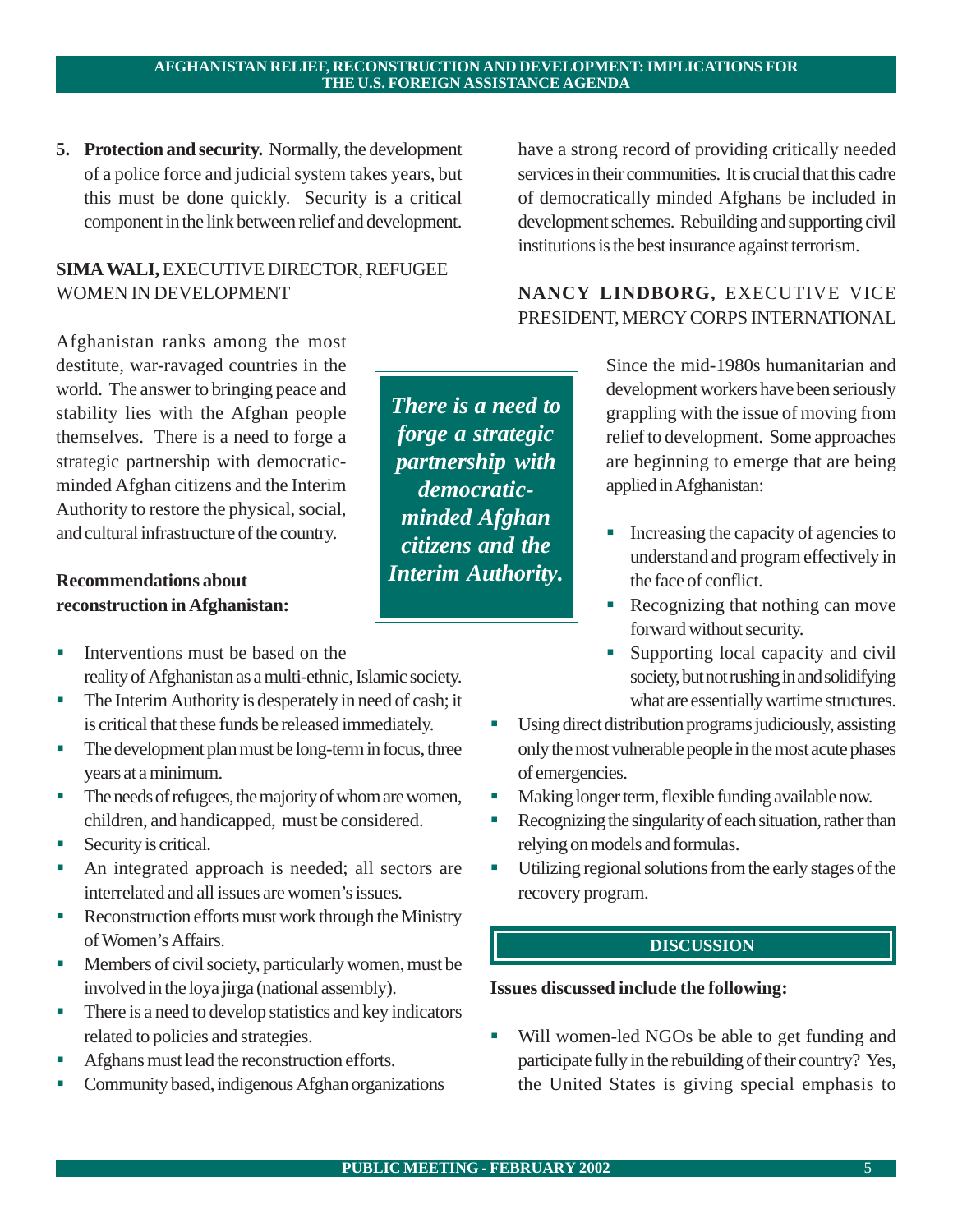implementers who can assist in the returnee program, which will require a major gender focus.

- ! Afghans must lead the reconstruction effort. Are there plans for employment training programs for refugees? Many refugees have had more access to training and education than their family members in Afghanistan.
- What are the prospects for NGOs to have a direct relationship with the government, particularly early on in the reconstruction process? Mr. Karzai and the UN recognize the need to create guidelines for NGO activity. That structure has not yet been defined.
- ! In the process of forming the institutional structure of the government, what inputs are needed from the private sector? The UN, in cooperation with many Afghan experts, is focusing on this issue. The U.S. role is to support this effort. The private sector could focus on economic issues.

*The U.S. public sees the connection between their lives and the lives of people in Afghanistan.*

demands for homeland security and military rebuilding. There is a very extensive list of international priorities and an official U.S. development assistance budget that is essentially a billion dollars less than it was a dozen years ago.

# **MARY McCLYMONT,** PRESIDENT, INTERACTION

InterAction recently launched a five-year public education and advocacy campaign, called the "Global Partnership for Effective Assistance." The campaign has three goals:

- 1. Increase development and humanitarian assistance.
- 2. Improve aid effectiveness and impact.
- 3. Build international partnerships (in the process of accomplishing the first two goals).

InterAction targeted seven accounts in the foreign operations budget for doubling over the next five years. It is critically important to inform the U.S. public about foreign assistance programs, especially the fact that

# **. PANEL**

**"THE BUDGETARY CONTEXT: HOW WILL GLOBAL NEEDS BE MET?" MODERATOR: CHARLES MACCORMACK,** CHAIR, ACVFA RELIEF AND DEVELOPMENT WORKING GROUP

Mr. MacCormack stated that since September 11, humanitarian and development assistance efforts have enjoyed a high level of public attention. There is a renewed debate about the factors most crucial for success. The question of how to finance effective humanitarian and development assistance could not be more acute. The U.S. economy is emerging from a recession with tremendous

they work. InterAction's recent public opinion surveys revealed that:

- ! The U.S. public sees the connection between their lives and the lives of people in Afghanistan.
- ! The public believes in building self-sufficiency.
- ! They believe in the Golden Rule.
- ! Americans are generous, despite the very difficult economic picture at home.
- ! Americans believe in partnership and teamwork.
- ! They worry about corruption and waste.
- ! The public wants effectiveness; they want to hear success stories.
- ! Americans are now more open to hearing messages about foreign assistance.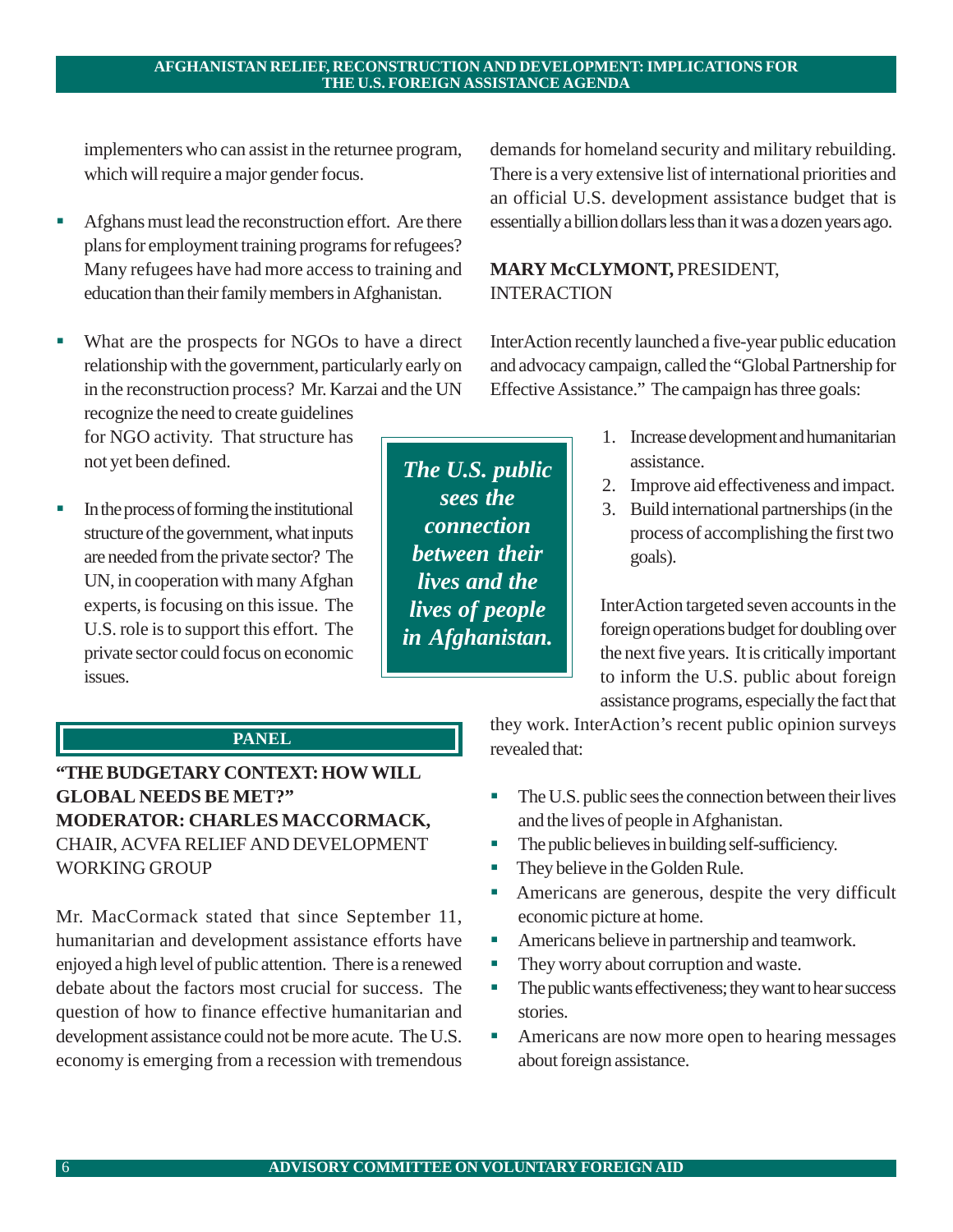In the budget that went to Congress this year there is only a modest increase in the seven development accounts, which after adjustment for inflation, amount to a billion dollars less than a decade ago. There is not enough money in the new budget for effective, long-term reconstruction in Afghanistan.

# **RODNEY BENT,** DEPUTY ASSOCIATE DIRECTOR FOR INTERNATIONAL AFFAIRS, OFFICE OF MANAGEMENT AND BUDGET (OMB)

Mr. Bent stated that there is no question that September 11 changed the focus of the Administration. There is also no question about the tremendous needs worldwide. Budgeting is about the allocation of scarce resources. Measurement, effectiveness, and impact are important considerations that require attention in the budget process.

The FY2003 budget provides \$750 million more than the FY1993 budget, reflecting substantial growth for international affairs. Development assistance has grown 14% over the last three years. People are aware

over the last three years. Feople are aware<br>of the links between terrorism and the U.S. role in the world. The development assistance budget that the President proposed recently is roughly \$250 million more than last year.

Mr. Bent noted that the real challenge of the budget process is to demonstrate the impact of the funds. He invited the audience to bring their knowledge of effective development programs to the budget debate, particularly in the public realm.

**CHARLIE FLICKNER,** MAJORITY CLERK, SUBCOMMITTEE ON FOREIGN OPERATIONS, EXPORT FINANCING AND RELATED PROGRAMS, COMMITTEE ON APPROPRIATIONS, U.S. HOUSE OF REPRESENTATIVES

Mr. Flickner reinforced the earlier remarks of Mr. Natsios regarding the need for more funding for Afghanistan and the surrounding region, coupled with the absolute need to make sure that those resources are used effectively. Congress recognizes that meeting the U.S. commitment to Afghanistan is critical. All U.S. assistance will have to be identified with the United States since its purpose is to implement foreign policy.

Mr. Flickner noted that the audience includes many people and organizations that have made a huge difference in the

> lives of many people around the world. But if groups are advocating silver bullets and simple solutions, they won't be supported.

> Mr. Flickner agreed with the other panelists that the needs are great and the money is insufficient, but he emphasized the need for a test of potential effectiveness. USAID must improve its management and must demonstrate that its programs do bring about development. Mr. Flickner suggested that investments in education are effective and that the Foreign Operations Subcommittee would support the use of

resources for education programs in Afghanistan.

# **PETER SMITH,** PROFESSIONAL STAFF MEMBER, COMMITTEE ON INTERNATIONAL RELATIONS, U.S. HOUSE OF REPRESENTATIVES

Mr. Smith's focus over the next year will be reaching out to the food assistance, refugee, and development assistance communities to understand their issues and hear their views. The majority of the Committee members are supportive of the President's budget request, but there are some areas of concern, including the level of funding for HIV/AIDS.

The Committee staff is also interested in the farm bill, particularly the trade title. Many aspects of the farm bill

*The real challenge of the budget process is to demonstrate the impact of the funds.*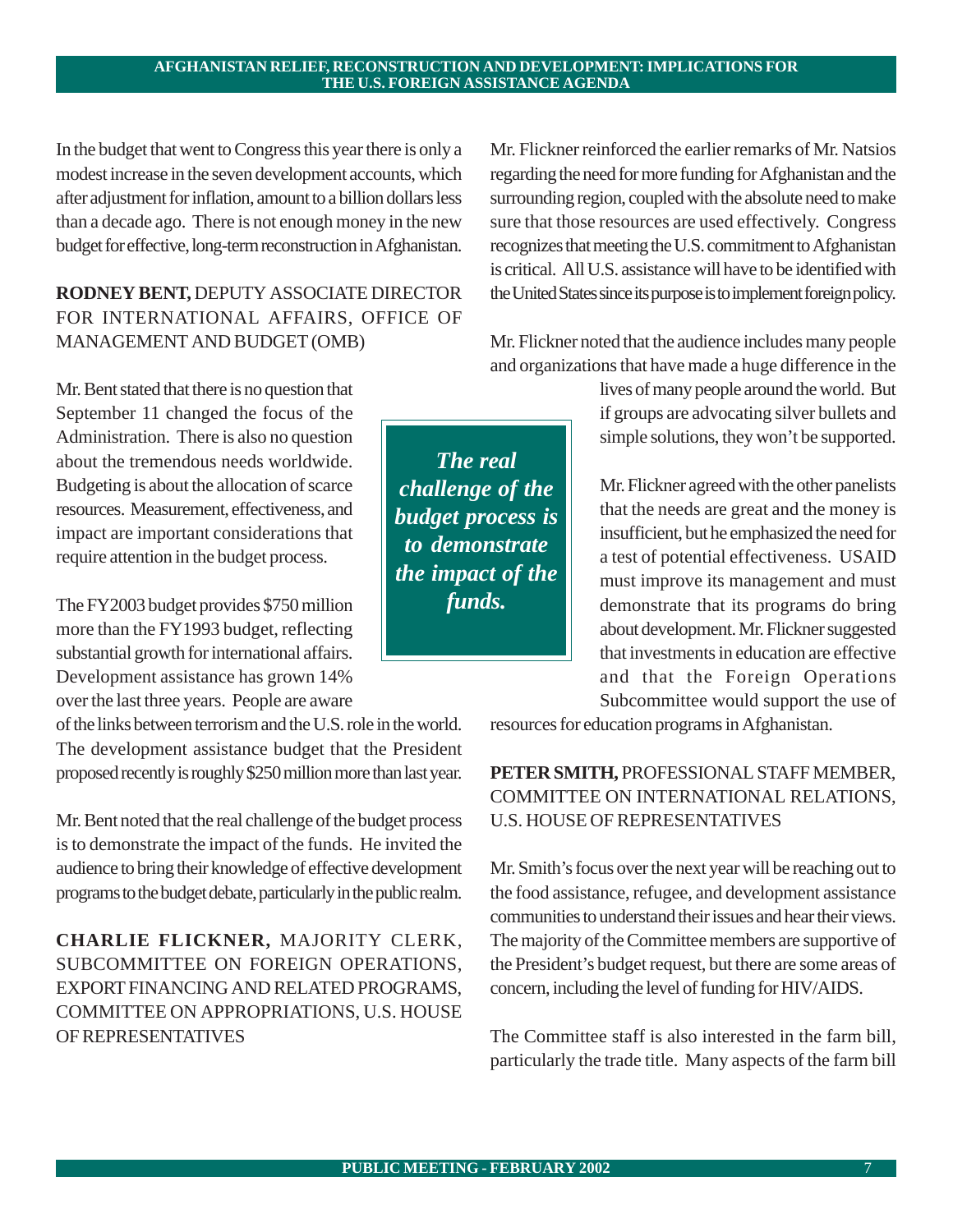were contemplated prior to September 11 in a budget environment that was much different than today. The Committee staff is generally supportive of the Global Food for Education initiative, but there may be a need to reassess the manner in which it is funded.

The Committee members and staff are supportive of the President's commitment to 70,000 refugee admissions this

year. The Committee staff is extremely interested in the funding request for Afghanistan and looks forward to the Administration coming forward with a realistic and appropriate budget request.

# **DISCUSSION**

**Issues raised by participants include:**

What are some examples of what Congress would consider effective programs? Effectiveness comes from strong government institutions, security, and ownership by the people involved. The challenge is to put

together criteria for effectiveness that rely on more than just a few measures without tying the bureaucracy into knots.

- What is the status of food assistance and the Global Fund for Education? In light of declining agricultural surpluses and a declining budget surplus there is a need to look carefully at the food aid program, including projected results and program efficiency.
- What are the plans for energy assistance for Afghanistan? Nothing can happen in terms of reconstruction or inter-regional links without restoring transmission lines and preventing total deforestation. Unfortunately, USAID does not have much capability in energy assistance now.

*The challenge is to put together criteria for effectiveness that rely on more than just a few measures without tying the bureaucracy into knots.*

! What is the likelihood of a dialogue between Congress and the Administration on the effectiveness of providing aid to countries that are not likely to use it well? It doesn't make sense to pour resources into countries whose governments are not accountable or committed to development. Congress is trying to give the Administration some flexibility on this. A test of the effectiveness of aid will be in Pakistan, where the

> government now is quite serious about human and social development.

! Why doesn't the United States take the lead on developing energy and technology in Afghanistan? There is a need to look very carefully at the limited resources available for Afghanistan and ensure that the U.S. government isn't replicating efforts by others or supplanting activities that could be done by the Afghans themselves. One must consider the comparative advantage of the United States, and the appropriate role for the U.S. government, private sector, and international donors.

- Could the U.S. government provide money for infrastructure, and then bring in the private sector to provide technical capability and financial investment? The U.S. bilateral program has largely abandoned infrastructure to the multilateral development banks. The 1960s system with division of labor between bilateral and multilateral organizations is gone and a new approach has not arisen to replace it.
- ! While the donor nations committed billions of dollars to Afghanistan, little has materialized in real terms to the interim government. When is the U.S. government going to empower the interim government with money? A comprehensive plan is critical. Mr. Karzai must give the impression that he is really running the government.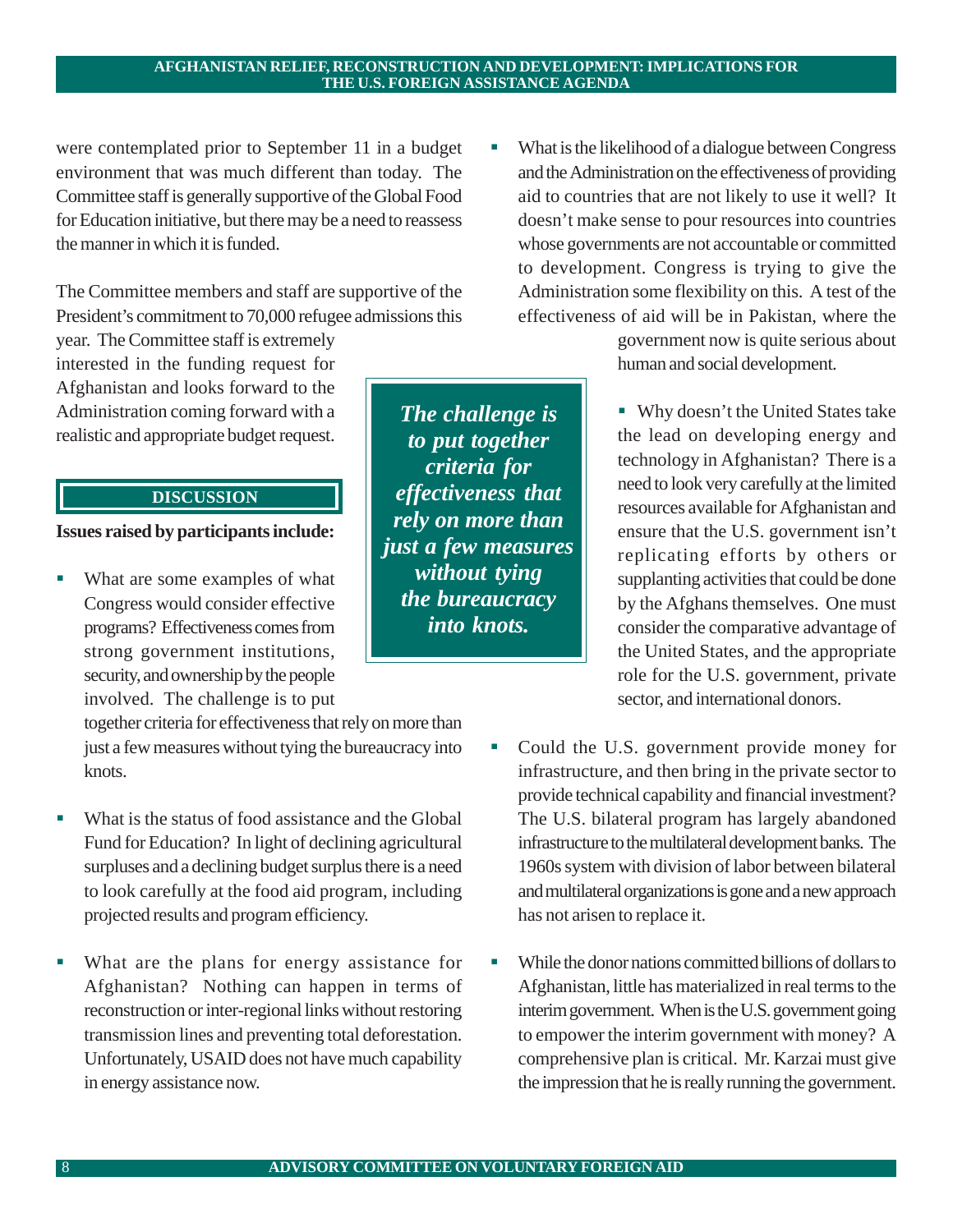*There is a need to share examples of effective programs with the public and Congress.*

- Because of the events of September 11, the future of Afghanistan and the United States are tied together. Security for Afghanistan will bring security in the region, and in turn the world.
- ! What action should be taken by organizations concerned about effectiveness and accountability issues? InterAction is working with USAID on these issues, making recommendations, and sharing best practices. There is a need to share examples of effective programs with the

# **REPORTS FROM BREAKOUT GROUPS**

public and Congress.

# **GROUP 1: POLITICAL DYNAMICS AND GOVERNANCE**

# **The group looked at three questions:**

- 1. What kind of government system stands the best chance of success?
- 2. What are the major challenges faced by the government?
- 3. What is the role of donors and implementers?

# **Discussion points:**

- ! The Cabinet of the interim government is spread thin.
- ! The loya jirga will determine the future leadership of the country and will set government priorities.
- ! Afghanistan is "governable" based on historical precedents.
- Strengthening the central government is important.
- ! Voter education might be worthwhile.
- ! The changing nature and the fragility of civil society groups in Afghanistan must be taken into account.

# **Challenges:**

- 1. Dealing with the warlords.
- 2. Balance of ethnicity.

# **GROUP 2: PROMOTING WOMEN'S EQUALITY**

**The group looked at short and long-term priorities for women's equality.**

# **Priorities:**

- 1. Strengthen and support the Ministry of Women's Affairs.
	- 2. Ensure that women and women's issues are represented at the loya jirga.
	- 3. Build the capacity of women-led NGOs and community groups.
	- 4. Consult with women's organizations in planning for reconstruction.
	- 5. Do a gender analysis in every sector to help guide programming.

# **Other issues:**

- ! Women's rights and equality as related to *sharia* - Afghan women take the lead.
- ! Women's rights must be viewed within the cultural context.

# **GROUP 3: REBUILDING THE AGRICULTURAL SECTOR**

# **The group looked at three questions:**

- 1. What are the major challenges in reconstructing the agricultural sector?
- 2. What strategies and program options are most appropriate and likely to be successful?
- 3. What needs to be communicated to political leaders to ensure that women's special needs are being met and their potential to contribute to long-term development is realized?

# **Challenges in reconstructing the agricultural sector:**

- 1. Security.
- 2. Infrastructure development.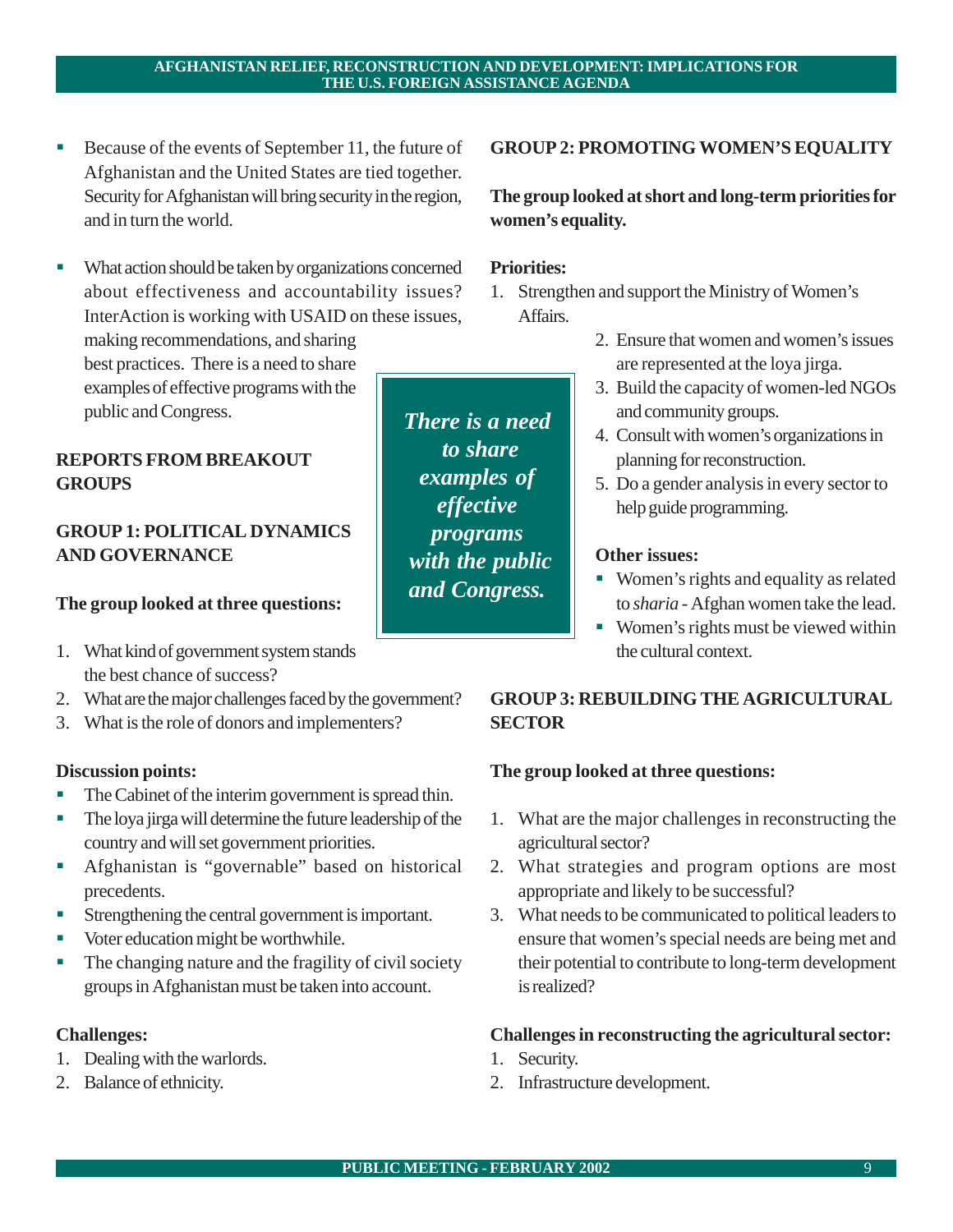- 3. Brain drain.
- 4. Dysfunctional food system from input to supply.
- 5. Access to water.
- 6. Shortage of labor.

# **Strategies:**

- 1. Utilize homegrown solutions.
- 2. Establish corridors of security.
- 3. Start with a focus on subsistence.
- 4. Identify high-value opportunities.
- 5. Make appropriate interventions in the agricultural value chain.
- 6. Work closely with local NGOs.
- 7. Hand off programs to local NGOs as soon as possible.

# **Gender Concerns:**

- 1. Determine how involved women are already and how involved they want to be.
- 2. Communicate to leaders that women are a tremendous resource.
- 3. Assist in coalescing women's and action groups.

# **GROUP 4: EDUCATION SECTOR RECONSTRUCTION**

# **The group addressed the challenges by talking about the context in Afghanistan.**

# **Challenges:**

- 1. Overcoming the strong impact of the Taliban.
- 2. Destruction of infrastructure.
- 3. Brain drain
- 4. Changed cultural values as a result of the Taliban rule, including family relationships
- 5. Severe lack of resources
- 6. Lack of security
- 7. Lack of policy consistency in terms of governments for the past 20 years
- 8. Effects of long-term deprivation of education on the population
	- 9. Lack of teacher training
	- 10. Uncertainty among returning Afghans about how their degrees will be recognized.

# **Strategies:**

- 1. Restore the infrastructure of schools, from buildings to school supplies.
- 2. Train teachers in subject matter, curriculum development and administration.
- 3. Rely on employees, not volunteers.
- 4. Develop high level political commitment to education.
- 5. Educate adults, as well as girls and boys, particularly in literacy skills.
- 6. Recognize that this is going to be a gradual transformation.
- 7. Rely on Afghan-Americans with the needed language skills.
- 8. Use non-formal and mass communication systems creatively.

*There must be a high level political commitment to education.*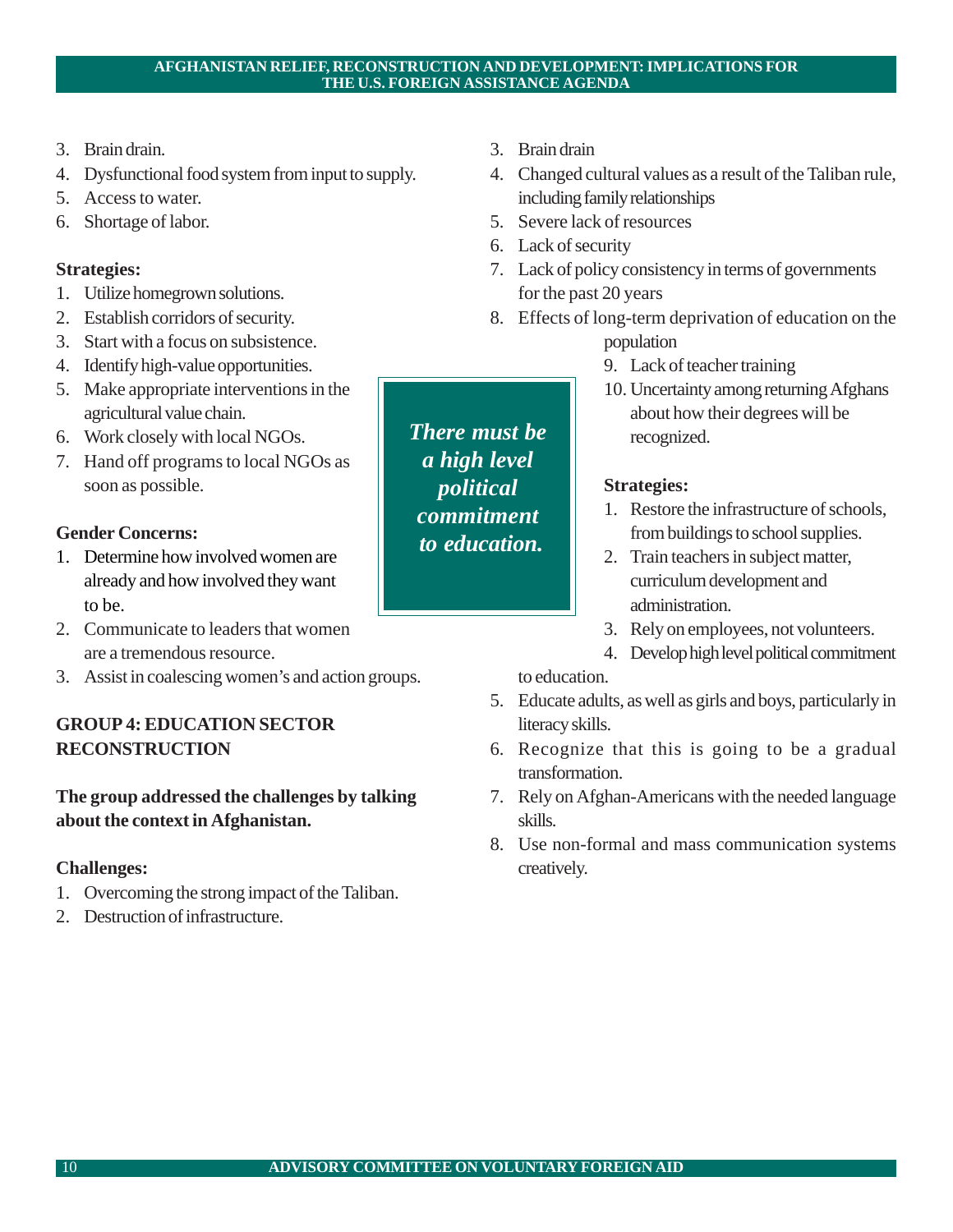

This summary of the ACVFA public meeting has been prepared and distributed by the USAID Office of Private and Voluntary Cooperation in the Bureau for Democracy, Conflict, and Humanitarian Assistance. The full report is available from ACVFA Program Assistant, 1331 H Street, N.W., Suite 200, Washington, D.C. 20005-4706 or e-mail: pvcsupport@datexinc.com. Visit our website at www.usaid.gov/hum\_response/pvc/acvfadir.html.